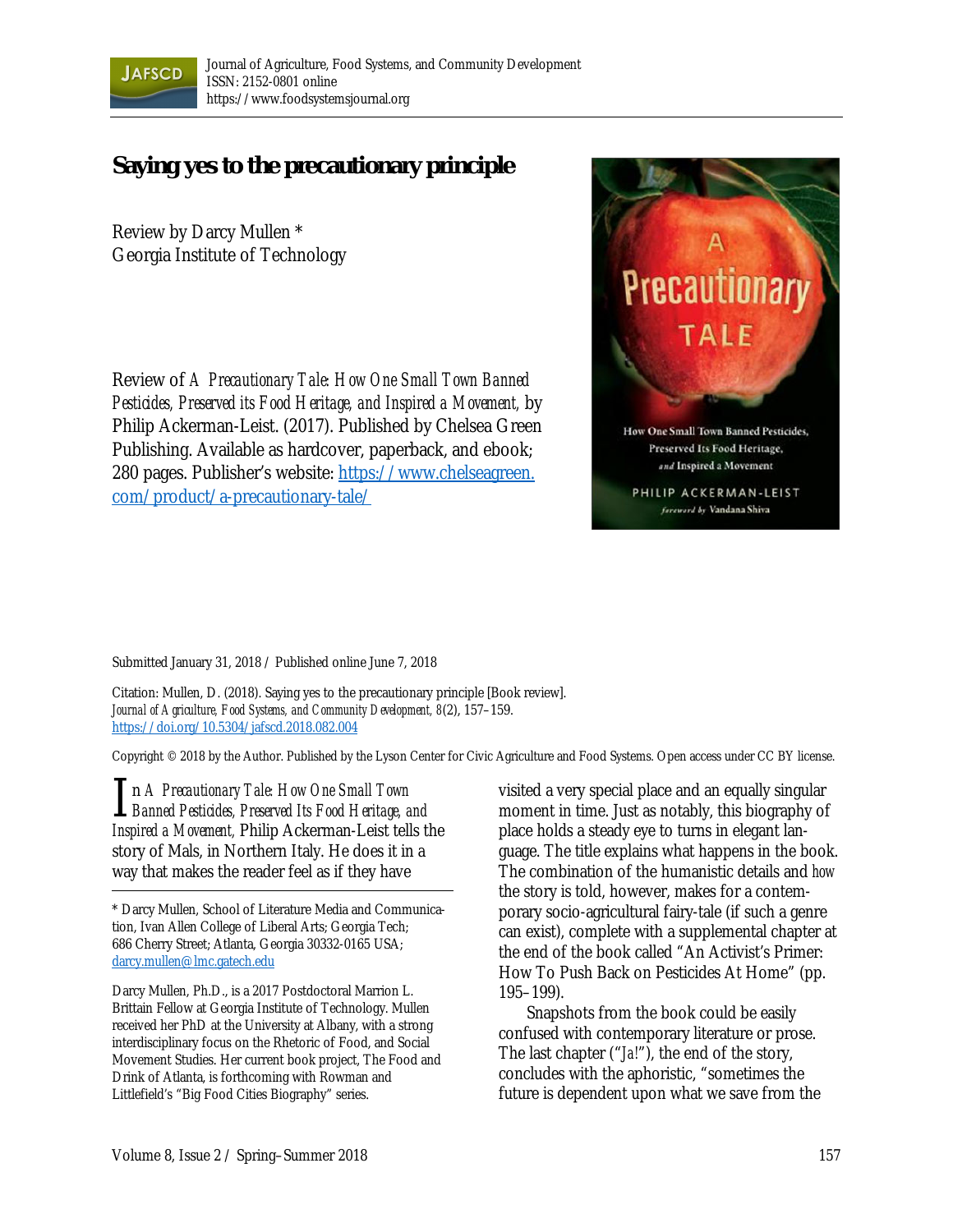past, and sometimes it's more about what we decide to leave behind" (p. 192). This sentence is reminiscent of writings from authors like the award-winning Kazuo Ishiguro, the most recent Nobel Prize winner in literature. Ishiguro won the prize for writing that "…has uncovered the abyss beneath our illusory sense of connection with the world" (Nobelprize.org, n.d., para. 1). It is not hyperbolic to argue that Ackerman-Leist has used the case study of Mals to tell a story about our connection with the world, and the problems (ecological and political) that ensue when those connections seem so illusory that they slip into an abyss beyond our control.

In chapter 11, "Manifesto," we get a clear outline of the legal and philosophical underpinnings that Mals both fought against and worked to preserve. In the foreword by Vandana Shiva we first see the fundamental point of the manifesto: "our right to be free from harm" (p. ix). Throughout history, these ideological foundations, when created in good faith, have provided an ethos to help us navigate the illusory sense of connection we may feel with the world. The manifesto starts with "*Primum non nocere*: First, do no harm," bringing us into the discourse of modern medicine (p. 154). From there it moves to a recognition "that the principles of regenerative agriculture and holistic medicine were parallel in philosophy and approach" (p. 154).

 Next, we get the full manifesto created by scientists and activists in Mals. The "premise" section of the manifesto concludes with the following: "The age-old principle of law must apply to all: 'The freedom of the individual is limited by the rights of our neighbors'" (p. 155). Ackerman-Leist further explains that the manifesto was intended to address the problem, in our sense, of "crop protection"—that it "had somehow taken priority over the protection of humans and their environment" (p. 156). He bridges  $18<sup>th</sup>$  century European philosophy (Kant's *Metaphysics of Morals*) with the contemporary concept of "the precautionary principle" (pp. 156–161). In other words, this puts the onus for "proof for safety upon those who create or manufacture elements of risk" (p. 156), not on citizens. This is a highly anti-neoliberal principle that is at odds with the politics of blamethe-consumer in our food system. Mals' resistance, then, is not just a matter of maintaining healthy and safe connections between humans and the environment. It is the blueprint for resisting neoliberal regulations that seek to encourage disconnection from our environment.

 Toward the end of chapter two, "Roots of a Rebellion," I found myself Googling, printing, and annotating a map to try to figure out the geographic intersections of Mals. My familiarity with the geography of Northern Italy is minimal. The absence of a map orienting the reader with very tiny towns in Northern Italy, and surrounding towns and landmarks, unfortunately distracted from the reading while I was generating a map for myself.

 In the end-matter of the book, we see the full possibilities of this book as a metatextual project, with its companion website.<sup>1</sup> At the time that I first read the book, the website was still under construction. Ackerman-Leist emphasizes that the story of Mals' resistance relies on visual rhetoric that I very much wanted to see. For example, in the chapter "Bufferless," we get the following description of agricultural scope: "with an average of thirty pesticide sprayings per year in those orchards, it's not just the apples that are spreading. It's hard to picture what it looks like. Until you photograph it, that is" (p. 43). I was salivating for a photograph, because he is right—it is hard to picture what *this* looks like. I felt this often, wanting to see an image of the '"resistance sunflowers" (p. 171), or one of the bedsheets that had been turned into a protest banner that was the subject of chapter 10 (pp. 141, 149–151).

 The companion website delivered on the multimodal possibilities with this book and its larger project. It offers the visuals and extratextual materials that show the importance of visual communication in this movement. Moreover, this rich website would make this book an excellent addition to a higher-education classroom.

The thing I keep returning to from this book is the value Malsers put on the logic of aesthetics in their rhetoric of resistance. Early on, the resistance adopted a strategy of "yes" vs. "anti" in order to

 $\overline{\phantom{a}}$ <sup>1</sup> http://www.topplinggoliath.org/